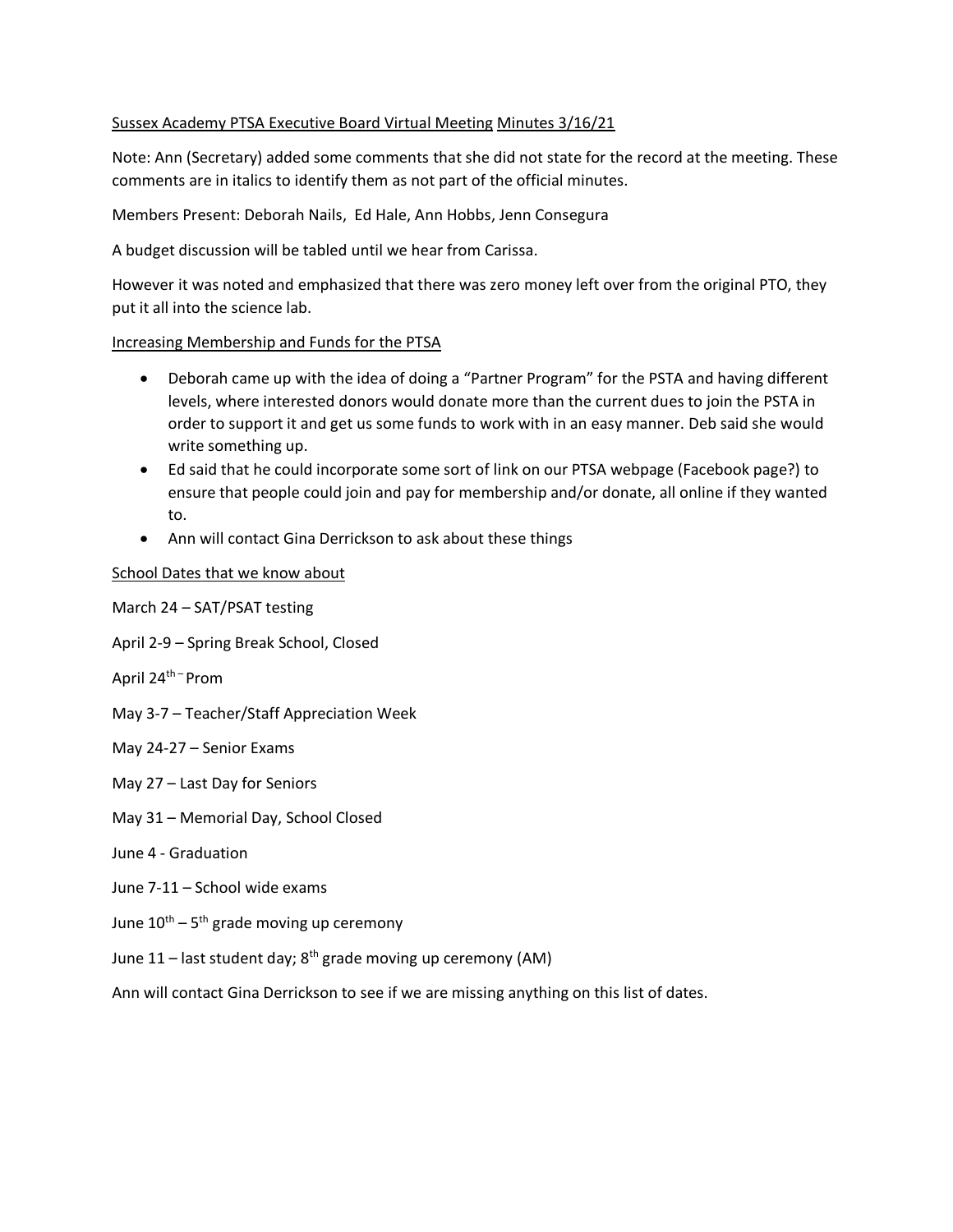### Jimmie Allen concert:

- How about May 8 with a rain date of May  $15^{th}$ ?
- will be virtual
- Mr. Anderson was going to review the rules about alcoholic drinks and food trucks
- Ed said that he could figure out how to use a web-based platform to do ticket sales, and we have a person in the school in the Drama Department who can help with that.

## Walkathon

- such an easy thing to do
- could be done during school time and kids can get out of class if they get people to sign up for pledges, so kid usually love doing this.
- Can we do it the week of April 20<sup>th</sup> or 27<sup>th</sup>, and one period is one hour and 20 minutes, could we do it during 4<sup>th</sup> period ??

## Mental Health: Anxiety and Depression

We thought it would be great to have a speaker come in and talk about Covid-related issues, which could then segue into mental health issues. The idea would be to provide a starting point for thoughts and perhaps a school-wide discussion about these things, and highlight resources that kids and families could turn to.

On February 18<sup>th</sup>, Dr. Sherry Macbury had mentioned having some contacts with NAMI; has she had time to look into those contacts and provide them for us? Ann will contact her to see.

*Ann - My 18 y.o. happened in on this part of the Zoom discussion and she stated that when she was at SA in Middle School the author of 13 Reasons Why came in and did a presentation to the Middle School. She said she thought also that the author spoke to the high school as well. She mentioned a teacher whose name I don't see any more on the school's website but perhaps Janet Owens might recall this event and I will reach out to her to get some more details. My son currently attends boarding school in PA and his freshman English teacher has recently assigned It's Kind of A Funny Story which has high reviews and could be another possible way to broach this type of subject (mental health issues, pressure, stress) with the students.*

*Ann – I sent separate emails to Dr. Macbury asking her about resources and also Janet Owens who taught when my daughter was there, asking her about how that program was done and if she thought it was valuable for the student body and whether it could be done again, or something similar.*

It would be nice to bounce some ideas around about this at our general meeting on March 18<sup>th</sup>.

# Uniform Swap/Uniform Closet

Ann spoke about the Uniform Closet and getting that going again. Her idea would be to get a date approved by the school and a space with tables, and in a Covid-compliant manner (masks, hand sanitizer, occupancy limits) have one or two more "uniform swaps" this year, of which there have been none since she thinks January of 2020. Deborah mentioned that she knows of a program that Rack